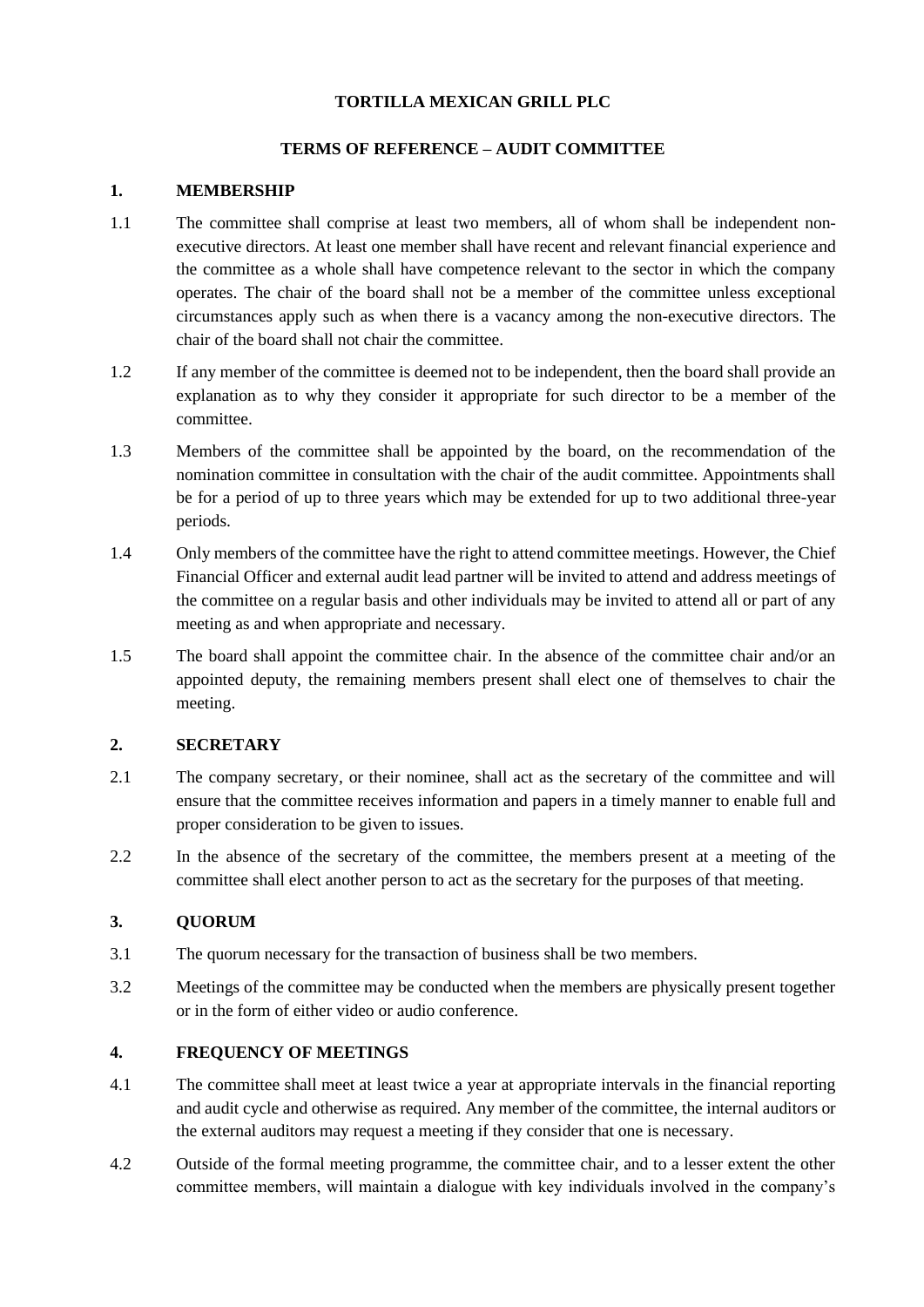governance, including the board chair, the Chief Executive Officer, the Chief Financial Officer and the external audit lead partner.

## **5. NOTICE OF MEETINGS**

- 5.1 Meetings of the committee shall be called by the secretary of the committee at the request of the committee chair or any of its members, or at the request of the external audit lead partner if they consider it necessary.
- 5.2 Unless otherwise agreed, notice of each meeting confirming the venue, time and date together with an agenda of items to be discussed, shall be forwarded to each member of the committee and any other person required to attend no later than **five working days** before the date of the meeting. Supporting papers shall be sent to committee members and to other attendees, as appropriate, at the same time.

## **6. MINUTES OF MEETINGS**

- 6.1 The secretary shall minute the proceedings and decisions of all committee meetings, including recording the names of those present and in attendance.
- 6.2 Draft minutes of committee meetings shall be circulated to all members of the committee. Once approved, minutes should be circulated to all other members of the board and the company secretary unless, exceptionally, it would be inappropriate to do so.

## **7. VOTING**

- 7.1 Each member of the committee shall have one vote which may be cast on matters considered at a meeting of the committee. Votes can only be cast by members attending a meeting of the committee.
- 7.2 Save where they have a personal interest, the chair of the committee will have a casting vote.

# **8. ENGAGEMENT WITH SHAREHOLDERS**

8.1 The committee chair should attend the annual general meeting to answer shareholder questions on the committee's activities. Where applicable the committee chair should engage with shareholders on significant matters related to the committee's areas of responsibility.

## **9. DUTIES**

9.1 The committee should have oversight of the group as a whole and, unless required otherwise by regulation, carry out the duties below for the parent company, major subsidiary undertakings and the group as a whole, as appropriate.

## <span id="page-1-0"></span>*Financial reporting*

- 9.2 The committee shall monitor the integrity of the financial statements of the company, including its annual and half-yearly reports, preliminary announcements and any other formal statements relating to its financial performance, and review and report to the board on significant financial reporting issues and judgements which those statements contain having regard to matters communicated to it by the auditor.
- 9.3 In particular, the committee shall review and challenge where necessary:
	- 9.3.1 the application of significant accounting policies and any changes to them;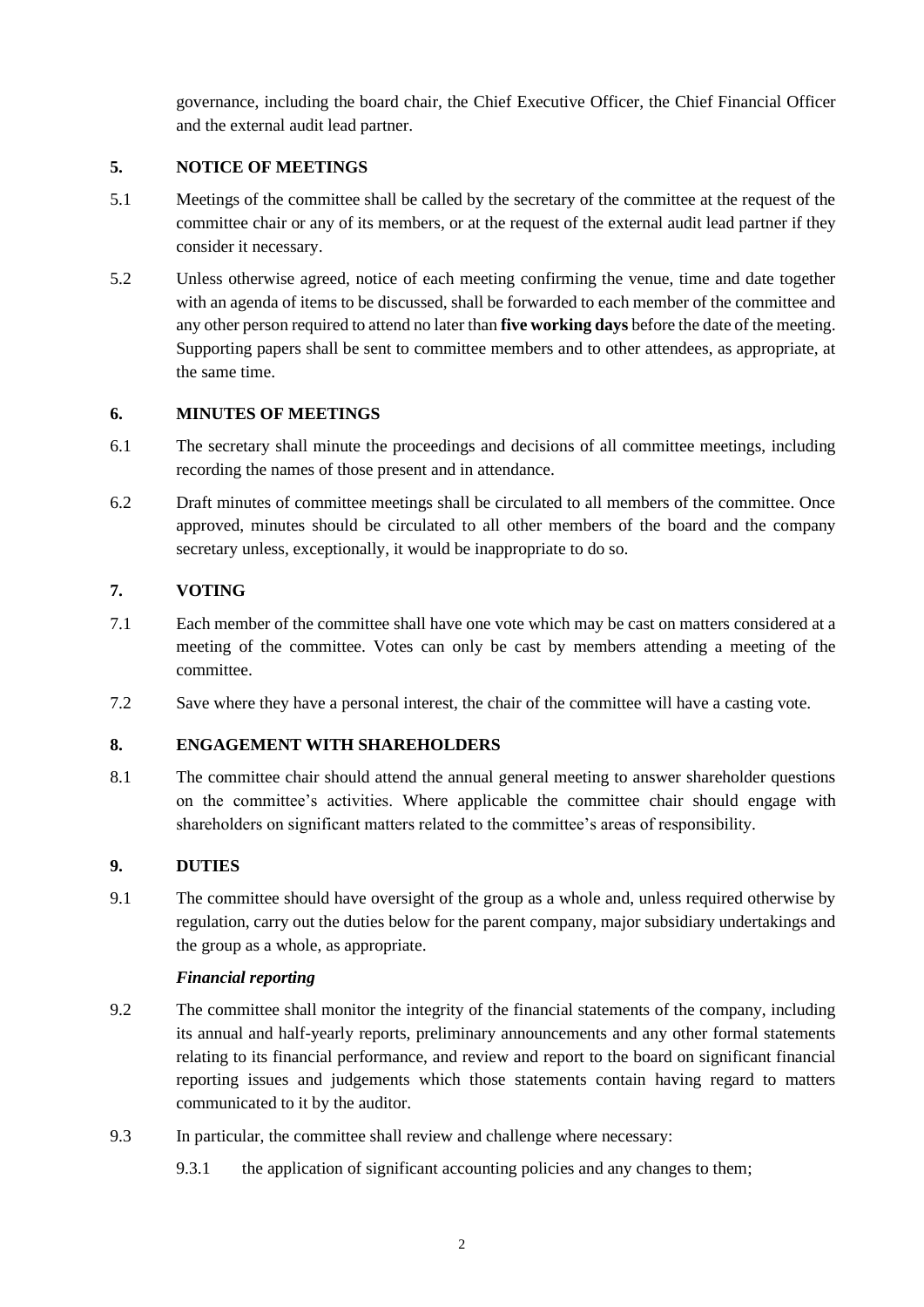- 9.3.2 the methods used to account for significant or unusual transactions where different approaches are possible;
- 9.3.3 whether the company has adopted appropriate accounting policies and made appropriate estimates and judgements, taking into account the external auditor's views on the financial statements;
- 9.3.4 the clarity and completeness of disclosures in the financial statements and the context in which statements are made; and
- 9.3.5 all material information presented with the financial statements, including the strategic report and the corporate governance statements relating to the audit and to risk management.
- 9.4 The committee shall review any other statements requiring board approval which contain financial information first, where to carry out a review prior to board approval would be practicable and consistent with any prompt reporting requirements under any law or regulation including financial reporting standards and the AIM Rules for Companies and related guidance.
- 9.5 Where the committee is not satisfied with any aspect of the proposed financial reporting by the company, it shall report its views to the board.

### *Narrative reporting*

9.6 Where requested by the board, the committee should review the content of the annual report and accounts and advise the board on whether, taken as a whole, it gives a true and fair view and provides the information necessary for shareholders to assess the company's performance, business model and strategy and whether it informs the board's statement in the annual report on these matters that is required under the Companies Act 2006.

#### *Internal controls and risk management systems*

- 9.7 The committee shall:
	- 9.7.1 keep under review the company's internal financial control systems that identify, assess, manage and monitor financial risks, and other internal control and risk management systems; and
	- 9.7.2 review and approve the statements to be included in the annual report concerning internal control and risk management, including the assessment of principal risks and emerging risks.

### *Compliance, speaking-up and fraud*

- 9.8 The committee shall:
	- 9.8.1 review the adequacy and security of the company's arrangements for its employees, contractors and external parties to raise concerns, in confidence, about possible wrongdoing in financial reporting or other matters. The committee shall ensure that these arrangements allow proportionate and independent investigation of such matters and appropriate follow up action;
	- 9.8.2 review the company's procedures for detecting fraud; and
	- 9.8.3 review the company's systems and controls for the prevention of bribery and receive reports on non-compliance.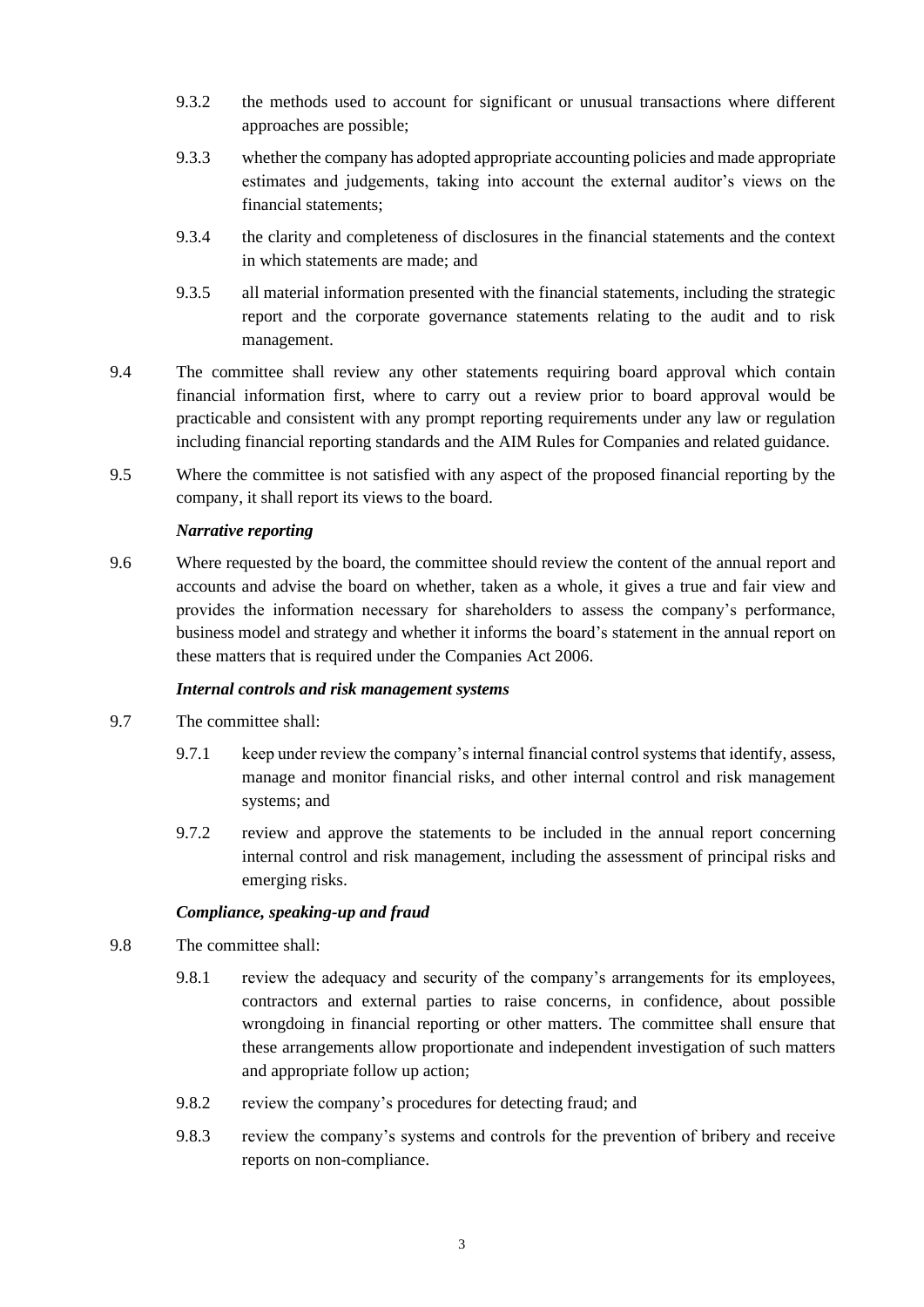#### *Internal audit*

9.9 The Company has no internal audit function. The committee shall consider at least annually the need for an internal audit function, make any recommendation to the board and explain the reasons for the absence of such a function, how internal assurance is achieved and how this affects the external audit work to the board for disclosure in the annual report. The committee shall assess whether the processes applied by management to ensure that the internal controls system are functioning as intended provide sufficient and objective assurance.

#### *External audit*

- 9.10 The committee shall:
	- 9.10.1 consider and make recommendations to the board, to be put to shareholders for approval at the AGM, in relation to the appointment, re-appointment and removal of the company's external auditor;
	- 9.10.2 develop and oversee the selection procedure for the appointment of the audit firm in accordance with applicable financial reporting standards and regulatory requirements, ensuring that all tendering firms have access to all necessary information and individuals during the tendering process;
	- 9.10.3 if an external auditor resigns, investigate the issues leading to this and decide whether any action is required;
	- 9.10.4 oversee the relationship with the external auditor. In this context the committee shall:
		- (a) approve their remuneration, including both fees for audit and non-audit services, and ensure that the level of fees is appropriate to enable an effective and high-quality audit to be conducted; and
		- (b) approve their terms of engagement, including any engagement letter issued at the start of each audit and the scope of the audit;
	- 9.10.5 assess annually the external auditor's independence and objectivity taking into account relevant law, regulation, the Ethical Standard of the Financial Reporting Council and other professional requirements and the group's relationship with the auditor as a whole, including any threats to the auditor's independence and the safeguards applied to mitigate those threats including the provision of any non-audit services;
	- 9.10.6 satisfy itself that there are no relationships between the auditor and the company (other than in the ordinary course of business) which could adversely affect the auditor's independence and objectivity;
	- 9.10.7 agree with the board a policy on the employment of former employees of the company's auditor, taking into account the Ethical Standard and legal requirements, and monitor the implementation of this policy;
	- 9.10.8 monitor the auditor's processes for maintaining independence, its compliance with relevant law, regulation, other professional requirements and the Ethical Standard, including the guidance on the rotation of audit partner and staff;
	- 9.10.9 monitor the level of fees paid by the company to the external auditor compared to the overall fee income of the firm, office and partner and assess these in the context of relevant legal, professional and regulatory requirements, guidance and the Ethical Standard;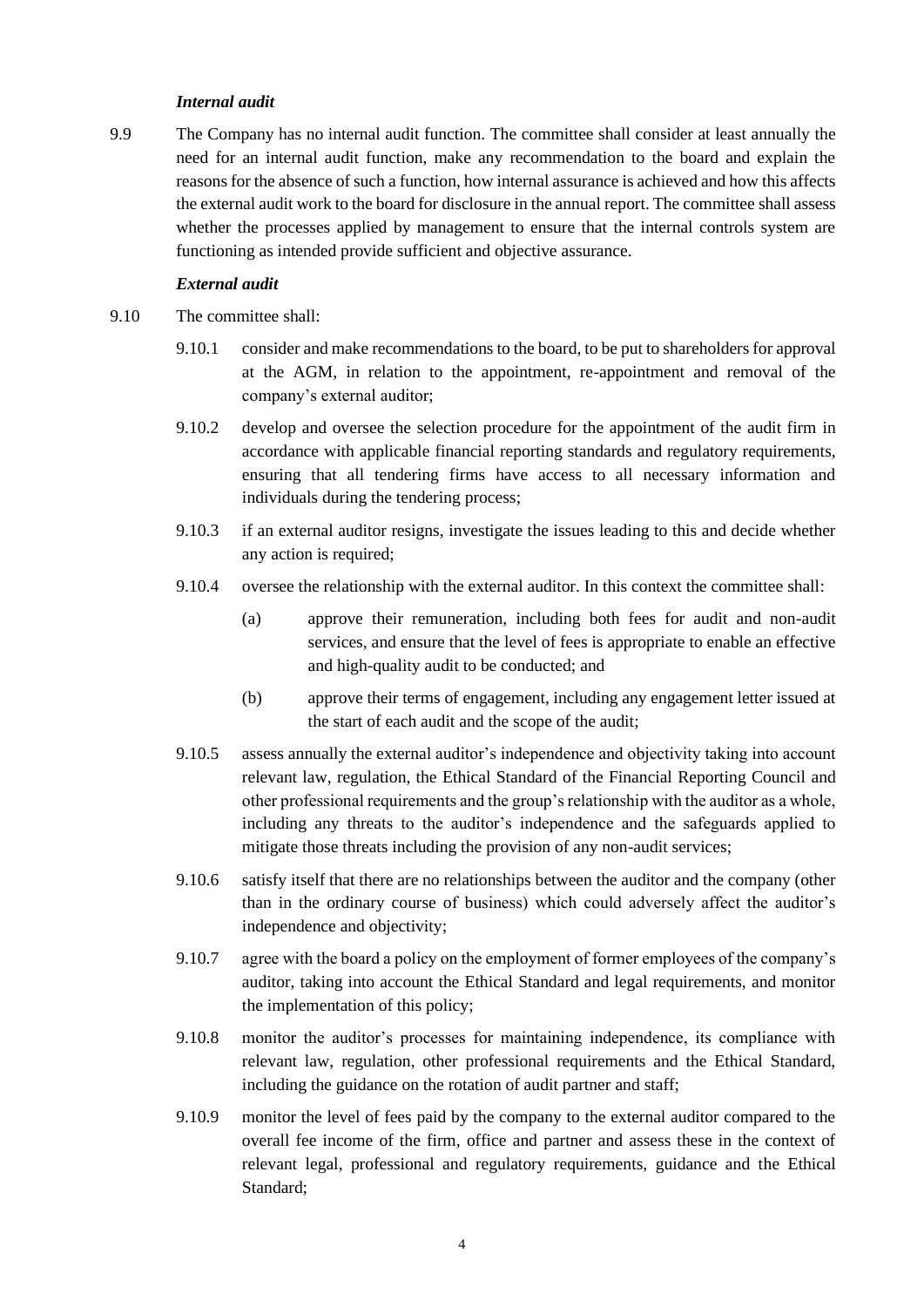- 9.10.10 assess annually the qualifications, expertise and resources, and independence of the external auditor and the effectiveness of the external audit process, which shall include a report from the external auditor on their own internal quality procedures;
- <span id="page-4-0"></span>9.10.11 evaluate the risks to the quality and effectiveness of the financial reporting process in the light of the external auditor's communications with the committee;
- 9.10.12 develop and recommend to the board the company's formal policy on the provision of non-audit services by the auditor, including prior approval of non-audit services by the committee and specifying the types of non-audit service to be pre-approved, and assessment of whether non-audit services have a direct or material effect on the audited financial statements. The policy should include consideration of the following matters:
	- (a) threats to the independence and objectivity of the external auditor and any safeguards in place;
	- (b) the nature of the non-audit services;
	- (c) whether the external audit firm is the most suitable supplier of the non-audit service;
	- (d) the fees for the non-audit services, both individually and in aggregate, relative to the audit fee; and
	- (e) the criteria governing compensation;
- 9.10.13 meet regularly with the external auditor (including once at the planning stage before the audit and once after the audit at the reporting stage) and, at least once a year, meet with the external auditor without management being present, to discuss the auditor's remit and any issues arising from the audit;
- 9.10.14 discuss with the external auditor the factors that could affect audit quality and review and approve the annual audit plan, ensuring it is consistent with the scope of the audit engagement, having regard to the seniority, expertise and experience of the audit team;
- 9.10.15 review the findings of the audit with the external auditor. This shall include but not be limited to, the following:
	- (a) a discussion of any major issues which arose during the audit;
	- (b) the auditor's explanation of how the risks to audit quality were addressed;
	- (c) key accounting and audit judgements;
	- (d) the auditor's view of their interactions with senior management; and
	- (e) levels of errors identified during the audit;
- 9.10.16 review any representation letter(s) requested by the external auditor before they it is (they are) signed by management;
- 9.10.17 review the management letter and management's response to the auditor's findings and recommendations; and
- 9.10.18 review the effectiveness of the audit process, including an assessment of the quality of the audit, the handling of key judgements by the auditor, and the auditor's response to questions from the committee.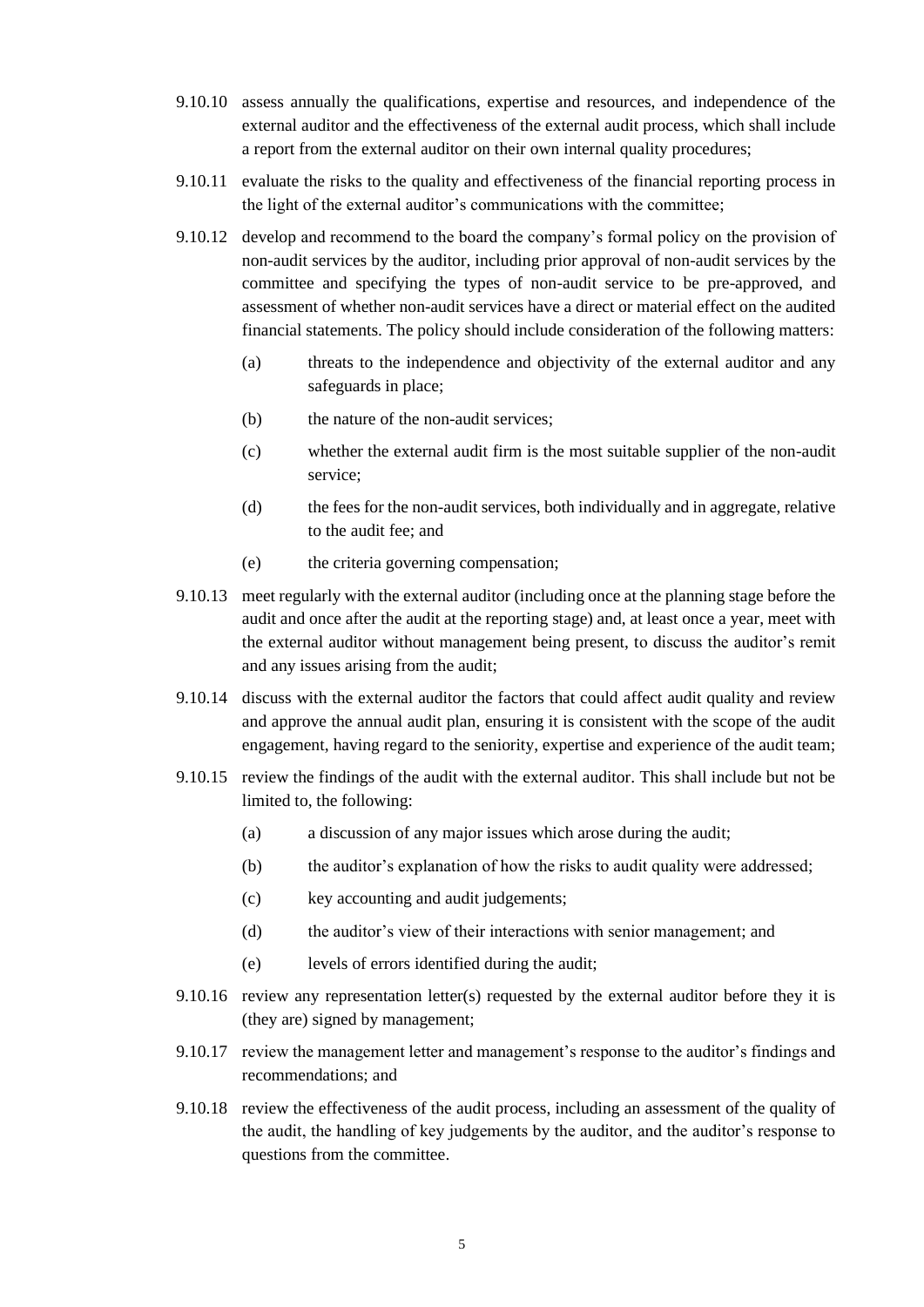### **10. REPORTING RESPONSIBILITIES**

- <span id="page-5-0"></span>10.1 The committee chair shall report formally to the board on its proceedings after each meeting on all matters within its duties and responsibilities and shall also formally report to the board on how it has discharged its responsibilities. This report shall include:
	- 10.1.1 the significant issues that it considered in relation to the financial statements (required under paragraph [9.2\)](#page-1-0) and how these were addressed;
	- 10.1.2 its assessment of the effectiveness of the external audit process (required under paragraph [9.10.10\)](#page-4-0), the approach taken to the appointment or reappointment of the external auditor, length of tenure of audit firm, when a tender was last conducted and advance notice of any retendering plans; and
	- 10.1.3 any other issues on which the board has requested the committee's opinion.
- 10.2 The committee shall make whatever recommendations to the board it deems appropriate on any area within its remit where action or improvement is needed.
- <span id="page-5-1"></span>10.3 The committee shall compile a report on its activities to be included in the company's annual report. The report should describe the work of the audit committee, including:
	- 10.3.1 the significant issues that the committee considered in relation to the financial statements and how these issues were addressed;
	- 10.3.2 an explanation of how the committee has assessed the independence and effectiveness of the external audit process and the approach taken to the appointment or reappointment of the external auditor, information on the length of tenure of the current audit firm, when a tender was last conducted and advance notice of any retendering plans; and
	- 10.3.3 an explanation of how auditor independence and objectivity are safeguarded if the external auditor provides non-audit services, having regard to matters communicated to it by the auditor and all other information requirements set out in financial reporting standards and the QCA Code.
- 10.4 The committee chair shall attend the AGM of the Company and be prepared to respond to any shareholder questions on the committee's activities.
- 10.5 In the compiling the reports referred to i[n 10.1](#page-5-0) and [10.3,](#page-5-1) the committee should exercise judgement in deciding which of the issues it considers in relation to the financial statements are significant, but should include at least those matters that have informed the board's assessment of whether the company is a going concern. The report to shareholders need not repeat information disclosed elsewhere in the annual report and accounts, but could provide cross-references to that information.

#### **11. OTHER MATTERS**

- 11.1 The committee shall:
	- 11.1.1 have access to sufficient resources in order to carry out its duties, including access to the company secretary for assistance as required;
	- 11.1.2 be provided with appropriate and timely training, both in the form of an induction programme for new members and on an ongoing basis for all members;